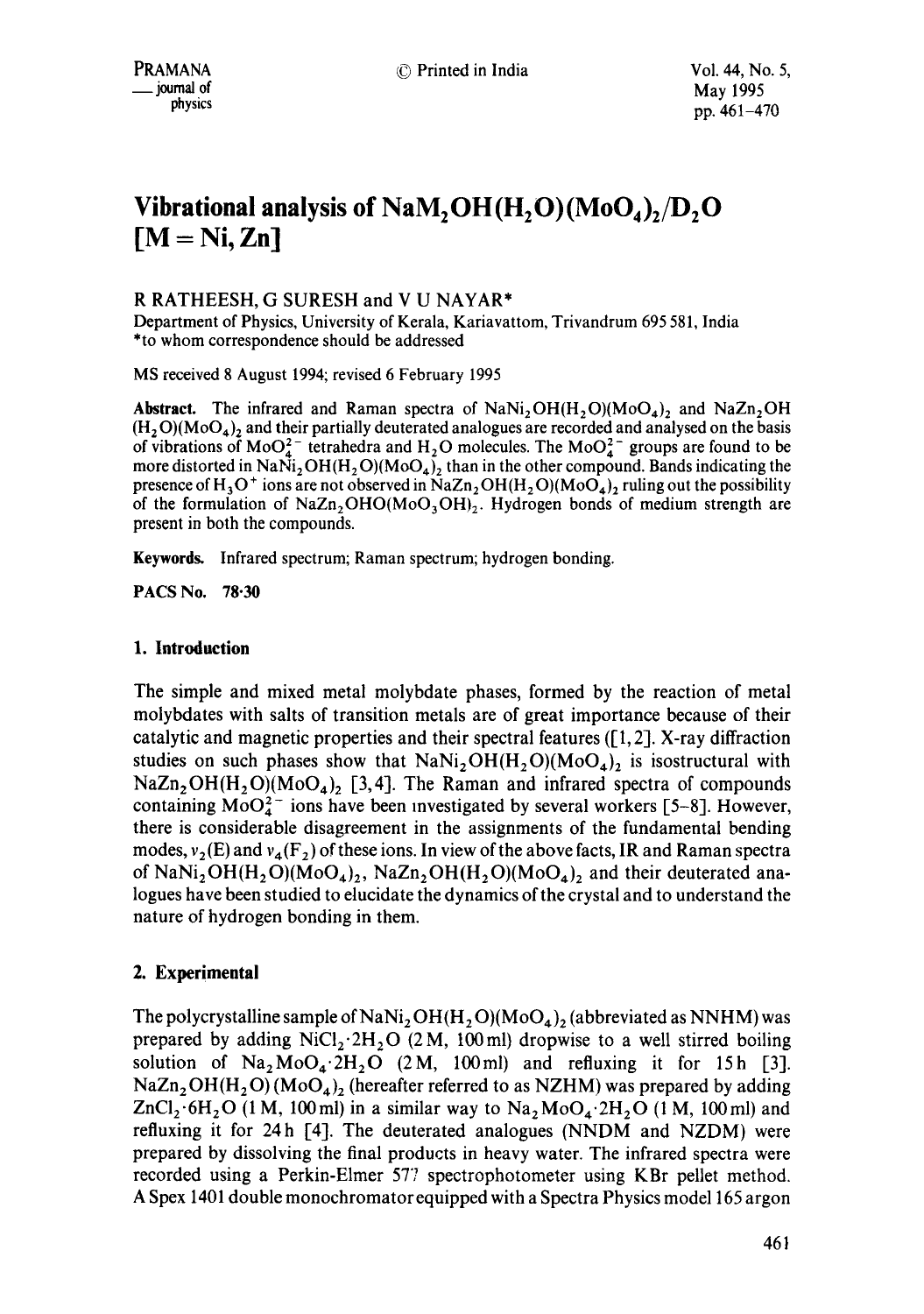|                       |               |                  |                |              |             | Table 1. Summary of the factor group analysis of NaM <sub>2</sub> OH(H <sub>2</sub> O)(MoO <sub>4</sub> ) <sub>2</sub> [M = Ni, Zn].                                            |    |       |  |
|-----------------------|---------------|------------------|----------------|--------------|-------------|---------------------------------------------------------------------------------------------------------------------------------------------------------------------------------|----|-------|--|
| Factor                |               | $2MoO42(C3)$     | $H_2O(C_{2h})$ |              |             |                                                                                                                                                                                 |    |       |  |
| species<br>group<br>ೈ |               |                  |                |              |             | Internal External Internal External O H $2(Ni_2^2+/Zn^2^+)$ Na <sup>+</sup> Optical Acoustic<br>modes modes modes modes $(C_{2n})$ $(C_{2n})$ $(C_{2n})$ $(C_{2n})$ modes modes |    |       |  |
|                       |               |                  |                |              |             |                                                                                                                                                                                 |    |       |  |
|                       |               | 2T, IR<br>1T, 2R |                | 2R           |             |                                                                                                                                                                                 |    |       |  |
| ∢໊≃໊≺໋¤໊              |               |                  |                | $\mathbf{H}$ | <u>ដុ</u> ក |                                                                                                                                                                                 |    |       |  |
|                       |               | IT, 2R<br>2T, 1R |                | 2T           |             | 3T                                                                                                                                                                              | 2T |       |  |
|                       | $\frac{8}{1}$ | 6T, 6R           | $\overline{1}$ | 3R, 3T 3T 3T |             | 5                                                                                                                                                                               |    | 3T 51 |  |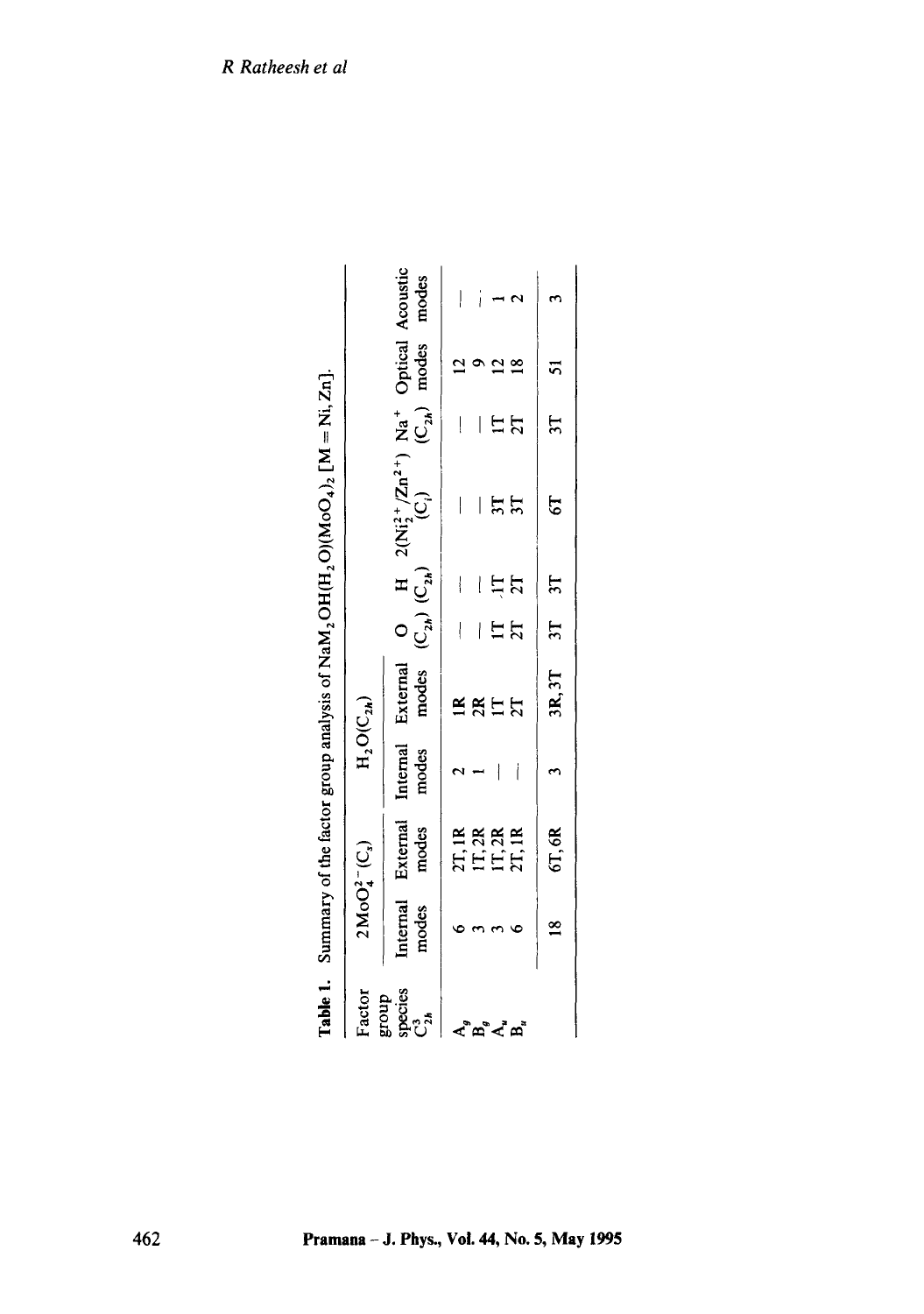*Vibrational analysis of NaM*<sub>2</sub> $OH(H_2O)(MoO<sub>4</sub>)$ <sub>2</sub>

**Table 2.** Correlation scheme for the internal vibrations of  $MoO<sub>4</sub><sup>2</sup>$  in  $\text{NaM}_2\text{OH}(\text{H}_2\text{O})(\text{MoO}_4)$ <sub>2</sub> [M = Ni, Zn].

| Free ion symmetry               |       |    | Site symmetry Factor group symmetry  |  |  |  |  |  |
|---------------------------------|-------|----|--------------------------------------|--|--|--|--|--|
| 2 $(v_1)$                       | $A_1$ |    |                                      |  |  |  |  |  |
| 4 $(v_2)$                       | E     |    | $\mathbf{A}_{g}$<br>$\mathbf{B}_{g}$ |  |  |  |  |  |
|                                 |       | А" | A.,                                  |  |  |  |  |  |
| 12 $(v_3, v_4)$ 2F <sub>2</sub> |       |    | B,                                   |  |  |  |  |  |

ion laser was used to record the Raman spectra in the Stokes region with a resolution better than  $3 \text{ cm}^{-1}$ .

## **3. Factor group analysis**

 $\text{NaNi}_2\text{OH}(H_2\text{O})(\text{MoO}_4)_2$  crystallizes in the monoclinic system with space group  $C2/m$   $(C_{2h}^3)$  having one formula unit per Bravais cell [3, 9]. There are two crystallographically unique H atoms with one of them occupying half of the available sites, resulting in the presence of water and hydroxyl groups on alternate sites. The  $MoO<sub>4</sub>$ units form a tetrahedron with three short Mo-O bonds and the fourth one relatively longer. The coordination of O atoms around Ni atom represents a slightly distorted octahedral arrangement.

The factor group analysis has been carried out on the basis of the correlation method developed by Fateley *et al* [9] to get the irreducible representations. The molybdate ion contributes to 18 internal and 12 external modes, distributed among four factor group species. Water molecules contribute to 3 internal modes. The remaining vibrational degrees of freedom are made up of translational and rotational modes of different ions. The Ni<sup>2+</sup> and Na<sup>+</sup> ions contribute only to the IR active species  $A<sub>u</sub>$  and  $B_{\mu}$ . The results are summarized in tables 1 and 2. The irreducible representations of the title compound in  $C_{2h}$  factor group, excluding acoustic modes are:

 $\Gamma_{\text{NNHM}} = 12A_a + 9B_a + 12A_u + 18B_u$ 

 $NaZn<sub>2</sub>OH(H<sub>2</sub>O)(MoO<sub>4</sub>)<sub>2</sub>$  is isostructural with the nickel compound and the Zn atoms occupy the positions of Ni atoms [4].

## **4. Results and discussion**

## 4.1  $MoO<sub>4</sub><sup>2</sup>$  vibrations

A free  $MoO<sub>4</sub><sup>2</sup>$  ion has a tetrahedral symmetry with four normal modes of vibrations: a non-degenerate symmetric stretching mode  $v_1(A_1)$  at 894 cm<sup>-1</sup>, a doubly degenerate symmetric bending mode  $v_2(E)$  at 318 cm<sup>-1</sup>, triply degenerate asymmetric stretching  $v_3(F_2)$  and asymmetric bending  $v_4(F_2)$  modes at 833 and 381 cm<sup>-1</sup> respectively [10]. All these modes are Raman active whereas  $v_1$  and  $v_2$  are IR inactive.

The most intense band in the R::man spectrum of NNHM (table 3) observed at 917 cm<sup>-1</sup> with a shoulder at 896 cm<sup>-1</sup> and split components at 942 and 880 cm<sup>-1</sup> are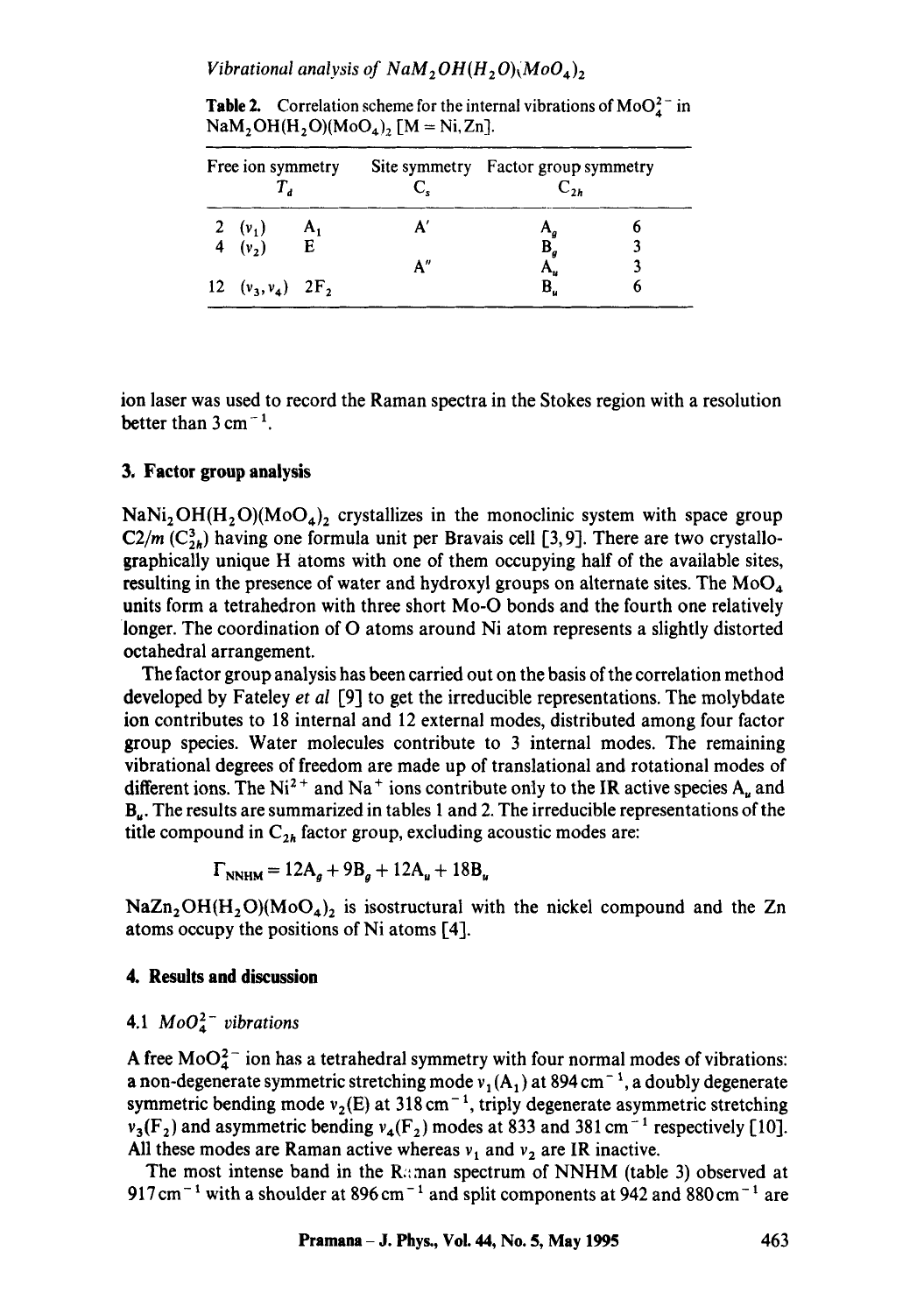|                                                                                                           | Table 3. Spectral     |                       |                   |                                               |                      |                                                              |                      | data (cm <sup>-1</sup> ) and band assignments of NaNi, OH(H <sub>2</sub> O)(MoO <sub>4</sub> ) <sub>2</sub> /D <sub>2</sub> O and NaZn <sub>2</sub> OH(H <sub>2</sub> O)(MoO <sub>4</sub> ) <sub>2</sub> /D <sub>2</sub> O. |
|-----------------------------------------------------------------------------------------------------------|-----------------------|-----------------------|-------------------|-----------------------------------------------|----------------------|--------------------------------------------------------------|----------------------|-----------------------------------------------------------------------------------------------------------------------------------------------------------------------------------------------------------------------------|
| NaNi2OH(H2O)(MoO4)2                                                                                       |                       | $NaNi2OD(D2O)(MoO4)2$ |                   | $\text{NaZn}_2\text{OH(H}_2\text{O)(MO}_4)_2$ |                      | $\text{NaZn}_2\text{OD}(\text{D}_2\text{O})(\text{MoO}_4)_2$ |                      |                                                                                                                                                                                                                             |
| Raman                                                                                                     | $\mathbb{R}$          | Raman                 | $\mathbb{R}$      | Raman                                         | $\mathbf{\tilde{z}}$ | Raman                                                        | $\mathbb{R}$         | Assignments                                                                                                                                                                                                                 |
| 3498 wbr                                                                                                  | $3480 - 2878$ sbr     |                       | $3520 -$          |                                               |                      |                                                              |                      |                                                                                                                                                                                                                             |
|                                                                                                           |                       |                       | 2860 sbr          |                                               |                      |                                                              |                      |                                                                                                                                                                                                                             |
|                                                                                                           |                       | 3386 wbr              |                   | 3350 mbr                                      | $3380 -$             | 3356 mbr                                                     | $3351 -$             | $v_3, v_1 H_2 O$                                                                                                                                                                                                            |
| 3290 wbr                                                                                                  |                       | 3292 wbr              |                   |                                               | $2820$ mbr           |                                                              | 3138 mbr             |                                                                                                                                                                                                                             |
| 3016 wbr                                                                                                  |                       | 3119 wbr              |                   | 3115 wbr                                      |                      | $3119$ wbr                                                   |                      |                                                                                                                                                                                                                             |
|                                                                                                           |                       | 2474 wbr              |                   |                                               |                      | $2510$ wbr                                                   | $2660 -$             |                                                                                                                                                                                                                             |
|                                                                                                           |                       | 2448 wbr              | $2240 -$          |                                               |                      |                                                              | 2565 wbr             | $v_3, v_1 D_2 O$                                                                                                                                                                                                            |
|                                                                                                           |                       | $2347$ wbr            | $2030$ mbr        |                                               |                      | $2327$ wbr                                                   |                      |                                                                                                                                                                                                                             |
| 1604 wbr                                                                                                  | 1618 mbr              | 1608 wbr              | $1625$ mbr        | 1618 wbr                                      | 1610w                |                                                              | 1620 wbr             | $v_2\,\mathrm{H}_2\mathrm{O}$                                                                                                                                                                                               |
|                                                                                                           |                       |                       |                   |                                               | $1570$ mbr           | 1590 wbr                                                     |                      |                                                                                                                                                                                                                             |
|                                                                                                           |                       | $1333$ wbr            | 1380 <sub>w</sub> |                                               |                      | 1348 wbr                                                     | 1560 mbr<br>1389 wbr | $v_2 D_2 O$                                                                                                                                                                                                                 |
| 1271w                                                                                                     | $1200 \text{ m}$      |                       |                   |                                               |                      |                                                              |                      |                                                                                                                                                                                                                             |
|                                                                                                           |                       | 1094 m                | 1110 m            | 1136 m                                        | $129$ mbr            |                                                              |                      |                                                                                                                                                                                                                             |
|                                                                                                           |                       |                       |                   | 1125w                                         | $1112$ mbr           |                                                              | 1026 wbr             | $\delta M_0$ -O-H/D                                                                                                                                                                                                         |
|                                                                                                           |                       | 922 w                 |                   |                                               |                      |                                                              |                      |                                                                                                                                                                                                                             |
|                                                                                                           | 912 vs                | 911 vs                | 920 vs            | $919$ sbr                                     | 908 <sub>s</sub>     | 918 <sub>s</sub>                                             | 918 <sub>s</sub>     | $v_1$ MoO <sup>2-</sup>                                                                                                                                                                                                     |
|                                                                                                           |                       | 908 <sub>s</sub>      |                   |                                               |                      |                                                              |                      |                                                                                                                                                                                                                             |
|                                                                                                           |                       | 893 w                 |                   |                                               |                      |                                                              |                      |                                                                                                                                                                                                                             |
|                                                                                                           |                       | 852s                  |                   | 857 mbr                                       |                      | 857 <sub>s</sub>                                             | 857 <sub>s</sub>     |                                                                                                                                                                                                                             |
| $3738$<br>$3538$<br>$3535$<br>$3535$<br>$3535$<br>$3535$<br>$3535$<br>$3535$<br>$3535$<br>$358$<br>$3535$ | $\frac{149}{771}$ sbr | 823 sh                | $863 -$           | $820$ mbr                                     | $850 -$              | 818 m                                                        | 840s                 | $v_3$ MoO <sup>2</sup> <sup>-</sup>                                                                                                                                                                                         |
|                                                                                                           |                       | 770 m                 | 760 sbr           | 794 w                                         | $720$ sbr            |                                                              | 782m                 |                                                                                                                                                                                                                             |
|                                                                                                           |                       | 747 w                 |                   | 768 w                                         |                      | 748 wbr                                                      |                      |                                                                                                                                                                                                                             |
|                                                                                                           |                       | 737 w                 |                   |                                               |                      |                                                              |                      |                                                                                                                                                                                                                             |
|                                                                                                           |                       | $721 \text{ m}$       |                   |                                               |                      |                                                              |                      |                                                                                                                                                                                                                             |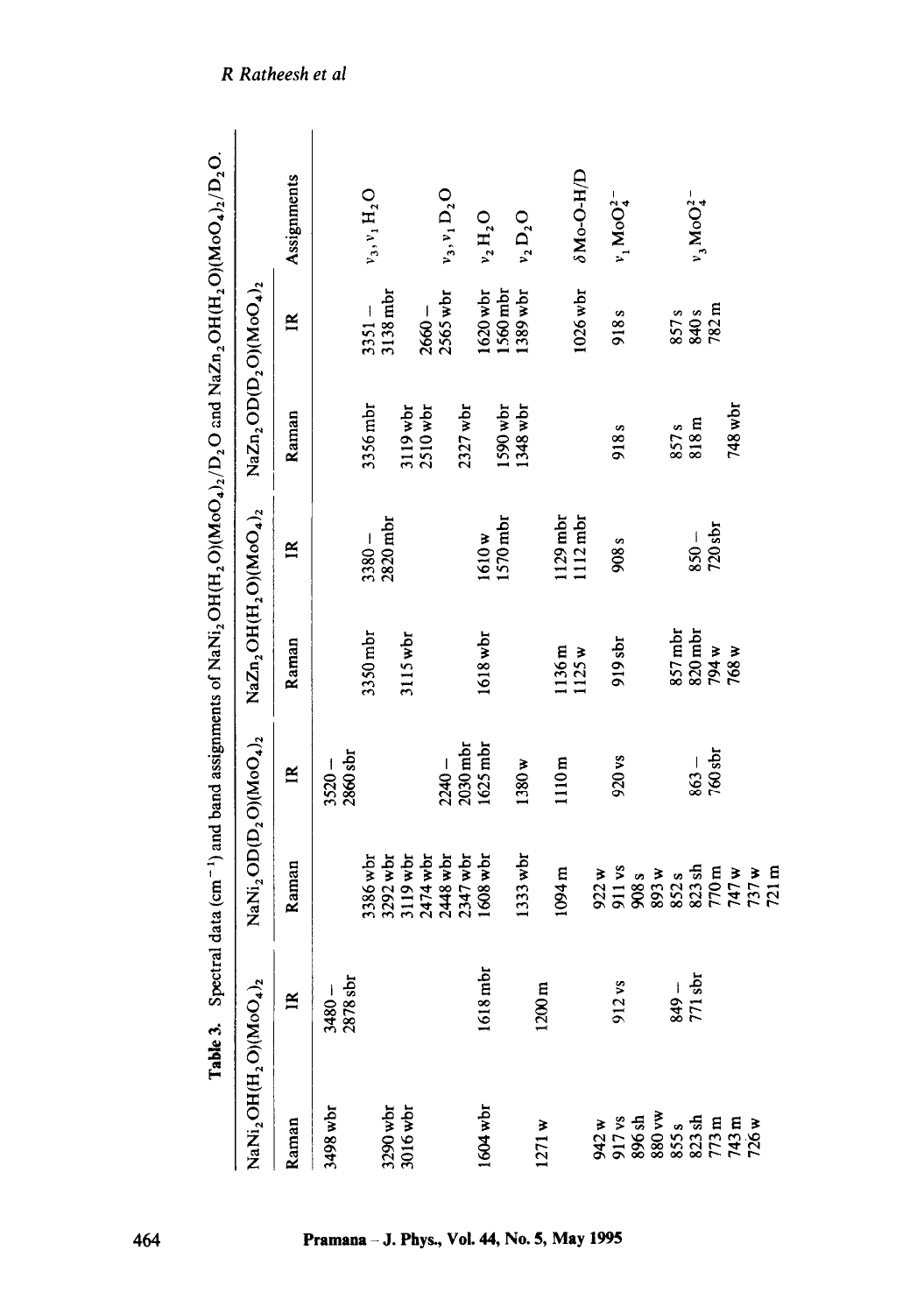|                                       | $v_{\rm r} {\rm H_2O} / {\rm D_2O}$ |                   | 0 <sub>2</sub> H <sub>2</sub>                  |                           | $v_{\rm w} {\rm H}_2 {\rm O}/{\rm D}_2 {\rm O}$ |       | $v_4$ MoO <sub>4</sub> <sup>-</sup> |      |                         |                | $v_2$ MoO <sub>4</sub> <sup>-</sup>  |                  | Ni-O & Zn-O                           | stretching |                         |                  | External modes          |                  |                                                       |
|---------------------------------------|-------------------------------------|-------------------|------------------------------------------------|---------------------------|-------------------------------------------------|-------|-------------------------------------|------|-------------------------|----------------|--------------------------------------|------------------|---------------------------------------|------------|-------------------------|------------------|-------------------------|------------------|-------------------------------------------------------|
|                                       |                                     |                   |                                                |                           |                                                 | 423 w |                                     |      | 384 w<br>366 m          |                | $302$ wbr                            |                  | 270m                                  |            |                         |                  |                         |                  |                                                       |
|                                       |                                     |                   | 538 w                                          |                           |                                                 |       | 438 vw<br>392 w                     |      |                         | $337$ mbr      |                                      | 286w             |                                       |            |                         |                  | 196 w<br>170 w<br>132 m |                  |                                                       |
|                                       |                                     |                   | 640 w<br>629 w<br>538 vw<br>579 wbr<br>494 wbr |                           | 460 w                                           |       |                                     | 374m |                         |                |                                      |                  | $\frac{310 \text{ w}}{278 \text{ m}}$ |            |                         | 218m             |                         |                  |                                                       |
|                                       |                                     | 609 w             |                                                | 578 w<br>488 vw<br>464 vw |                                                 |       | 418w                                |      |                         |                | 335 mbr<br>320 mbr<br>289 w<br>266 m |                  |                                       |            |                         | 190 w            |                         | 128 <sub>m</sub> | $-$ medium; s - strong; br $-$ broad; sh $-$ shoulder |
| 690 w                                 | 672 vw                              |                   | 590 vw<br>520 w                                |                           | 460 vw                                          |       | 382w                                |      |                         | 340 w<br>330 w |                                      | 290 <sub>W</sub> |                                       |            | $250w$<br>$239vw$       |                  |                         |                  |                                                       |
| $675$ mbr                             | $670$ mbr                           |                   | 607 m<br>593 m<br>593 m<br>458 m<br>458 m      |                           |                                                 |       |                                     |      | 369 w<br>352 m<br>333 w |                |                                      | 283m             |                                       |            |                         | 193 <sub>m</sub> | 178w                    |                  |                                                       |
|                                       |                                     | 510 <sub>vw</sub> |                                                | 540 vw                    |                                                 |       | $400 \text{ m}$                     |      | 350 <sub>w</sub>        |                |                                      | $320m$<br>$282w$ |                                       |            | 230 <sub>m</sub>        |                  |                         |                  | Relative intensities: w - weak; m                     |
| 879 m<br>674 w x x 673<br>674 w x 353 |                                     |                   |                                                |                           | 452w                                            |       | 401 w                               |      |                         | 353 m<br>331 w |                                      | 285w             |                                       |            | 243 w<br>221 w<br>184 m |                  |                         |                  |                                                       |

al analysis of  $N$ a $M$ <sub>2</sub> $OH$ <sup> $(H$ </sup><sub>2</sub>

 $\Delta$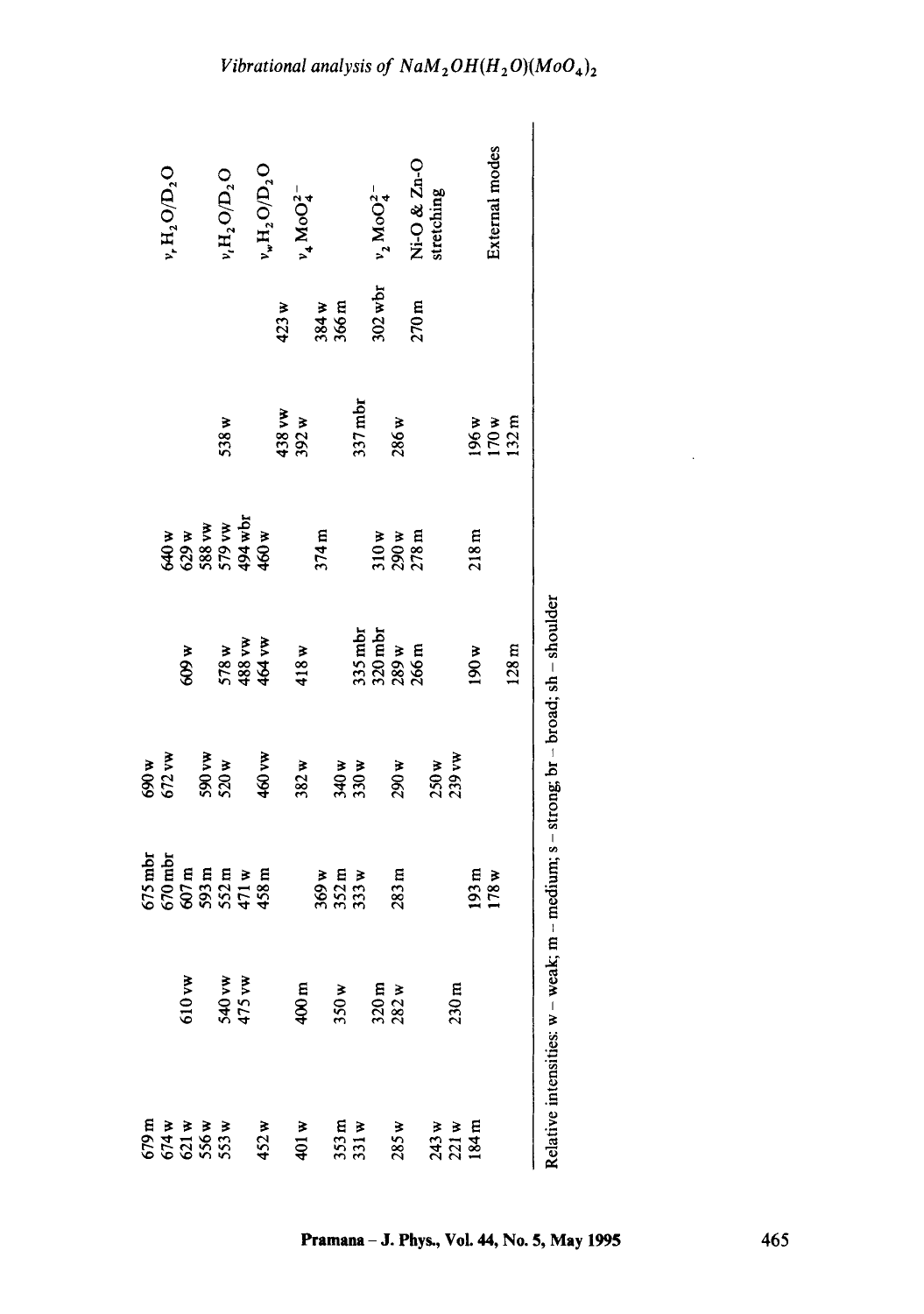assigned to the symmetric stretching  $(v_1)$  mode of the molybdate ion. In NZHM, only a single strong band is observed in this region  $(ca. 919 cm<sup>-1</sup>)$ . This IR inactive mode appears as an intense band at  $912 \text{ cm}^{-1}$  in the IR spectrum of NNHM and at  $908 \text{ cm}^{-1}$ in NZHM. The appearance of the IR inactive mode may be due to the lowering of symmetry of the molybdate ion from  $T<sub>d</sub>$  to  $C<sub>1</sub>$ . In the deuterated compounds also, these bands are observed without much change (figures 1 and 2).

The frequencies observed in the 720 to  $860 \text{ cm}^{-1}$  region in both the compounds are assigned to the triply degenerate asymmetric stretching  $(v_3)$  vibrations of the MoO<sub>2</sub><sup>-</sup> ion [11]. The degeneracy of this mode is lifted in both the compounds and additional splitting is observed. NNHM exhibits a larger splitting (around 129 cm<sup> $-1$ </sup>) than that in  $NZHM (89 cm<sup>-1</sup>).$ 

When the Mo-O bond length is 1.759 Å, the MoO<sub>4</sub> tetrahedron is considered to be perfect and Mo-O correlation yields symmetric stretching frequencies at 858 cm<sup>-1</sup>  $[12]$ . But in NNHM the Mo-O bond lengths vary from 1.751 to 1.833 Å whereas in NZHM Mo-O bond lengths vary from 1.737 to 1.839 Å. In both the compounds, the symmetric stretching mode  $v_1$  shows a shift to higher wavenumbers from the free state values. These higher frequencies for the  $v_1$  mode and large splitting of  $v_3$  mode are due to the interaction between the stretching motions of the tetrahedral ions [13].

Discrepancies exist in the assignment of the symmetric bending mode  $v<sub>2</sub>$  and asymmetric bending mode  $v_4$ . Polarization studies by Miller *et al* [14] and comparative study of various potential functions for the  $MoO<sub>4</sub>$  species [15] have conclusively proved that  $v_4 > v_2$ . Further, from the intensity calculations for  $v_2$  and  $v_4$  Muller *et al* [16] have shown that  $v_2$  has a higher intensity than  $v_4$  in Raman while  $v_4$  has a higher intensity in the infrared. The assignment of the internal modes  $v_2(E)$  and  $v_4(F_2)$  is however complicated by the presence of lattice modes in the same region.



**Figure 1.** Raman spectra of the internal modes of (a)  $\text{NaNi}_2\text{OH}(H_2\text{O})(\text{MoO}_4)_2$ and (b)  $\text{NaNi}_2\text{OD}(\text{D}_2\text{O})(\text{MoO}_4)_2$  in the 150-1000 cm<sup>-1</sup> region.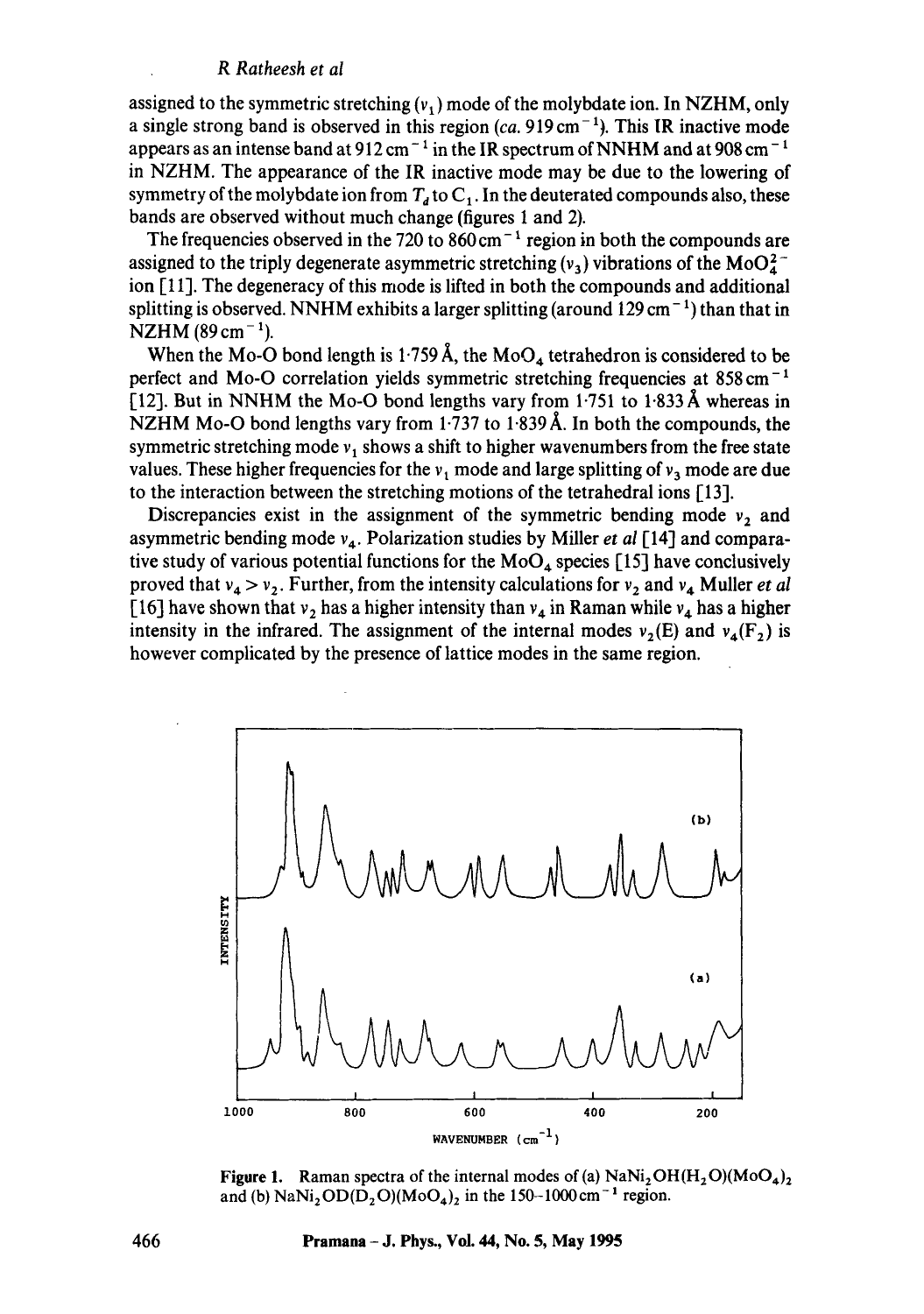

**Figure 2.** Raman spectra of the internal modes of (a)  $NaZn<sub>2</sub>OH(H<sub>2</sub>O)(MoO<sub>4</sub>)<sub>2</sub>$ and (b)  $\text{NaZn}_2\text{OD}(\text{D}_2\text{O})(\text{MoO}_4)_2$  in the 100-1000 cm<sup>-1</sup> region.

In NZHM, two medium intense broad bands are observed in Raman spectrum in the symmetric bending region  $(v_2)$ . The corresponding IR band is a weak line at 310 cm<sup>-1</sup>. Moreover, asymmetric bending mode  $v_4$  is observed as a weak band around 418 cm<sup>-1</sup> in Raman and a medium intense band around  $374 \text{ cm}^{-1}$  in the IR spectrum in agreement with the intensity criteria suggested by Muller *et al* [16]. But, in NNHM, only a weak band is observed in the symmetric bending mode in the Raman spectrum, while a medium intense band is obtained in the infrared spectrum. The asymmetric bending mode gives a medium intense band at  $353 \text{ cm}^{-1}$  in the Raman spectrum along with a weak one at  $401 \text{ cm}^{-1}$ . The corresponding IR band is observed as a medium intense band at  $400 \text{ cm}^{-1}$  with a weak line at  $350 \text{ cm}^{-1}$ . Intensity criteria are found to be not obeyed in the nickel compound. Spectra of the deuterated compounds do not show much variation in this region. In both NNHM and NZHM a partial lifting of degeneracy is observed for the bending modes while the degeneracy of the asymmetric stretching mode  $v_3$  is lifted completely and additional splitting is observed in both the compounds. In addition, the non-degenerate  $v_1$  mode shows additional weak bands in NNHM. The splitting of the  $v_1$  mode in NNHM and the departure from the intensity criteria suggested by Muller *et al* [16] show that the distortion of the MoO $^{2-}_{4}$  ion is more in NNHM than in NZHM.

## 4.2  $H_2O/D_2O$  vibrations

The vibrational frequencies of a free water molecule usually occur at  $3756(v_3)$ ,  $3652(v_1)$ and 1595  $(v_2)$ cm<sup>-1</sup>. Depending on the hydrogen bond strength, the stretching modes will shift to lower wavenumbers and bending mode to higher wavenumbers [17].

In the Raman spectrum of NNHM, three weak bands are obtained in the stretching mode region of water while a medium intense band at  $3350 \text{ cm}^{-1}$  and a weak band at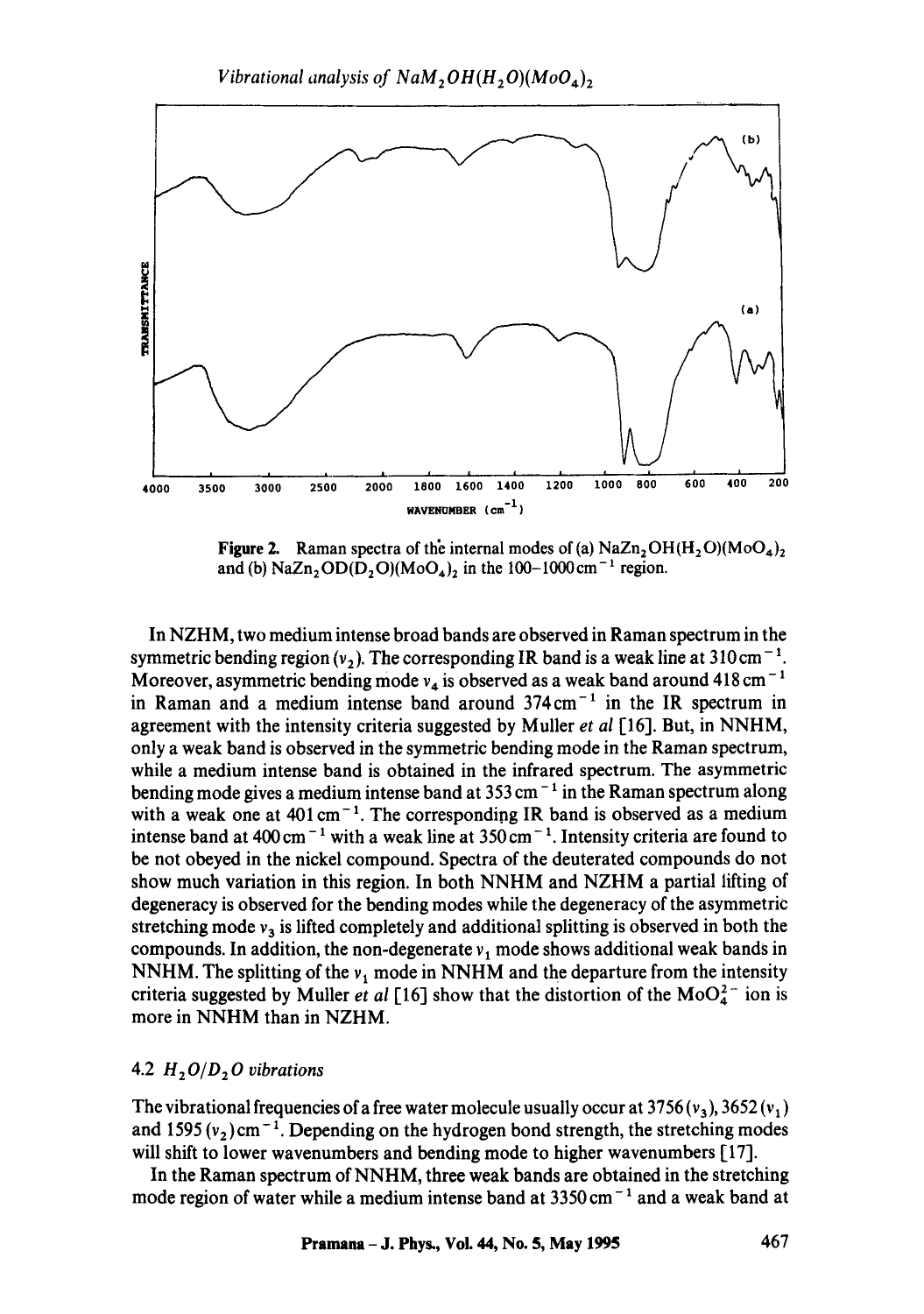$3115 \text{ cm}^{-1}$  are observed in NZHM for the corresponding region. The infrared spectrum of the nickel compound shows a strong broad absorption ranging from 2878 to  $3480 \text{ cm}^{-1}$  while the zinc compound gives medium intense broad band from 2820 to  $3380 \text{ cm}^{-1}$  in this region. On deuteration, these IR bands are reduced in intensity, showing partial deuteration and a medium intense band is obtained in the 2030-  $2240 \text{ cm}^{-1}$  region for NNDM and in 2565-2660 cm<sup>-1</sup> region for NZDM. This is assigned to the  $D<sub>2</sub>O$  stretching modes.

Infrared spectra show a broad band of medium intensity at  $1618 \text{ cm}^{-1}$  in NNHM and two bands at 1610 (weak) and 1570 (broad, medium intense) cm<sup>-1</sup> in NZHM for the  $H<sub>2</sub>O$  bending modes. Corresponding Raman bands are of weak intensity. On deuteration new bands appears in the  $D_2\overline{O}$  bending region. The degree of deuteration is found to be 42% for the nickel compound and 58% for the zinc compound (figures  $3-5$ ).

The decrease in frequencies of stretching modes and increase in frequencies of bending mode of water molecules from the free state values show the presence of hydrogen bonds of medium strength in these compounds [17].

In NaZn<sub>2</sub>OH(H<sub>2</sub>O)(MoO<sub>4</sub>)<sub>2</sub> Clearfield *et al* [4] have suspected the presence of  $H_3O^+$  ions considering a formulation NaZn<sub>2</sub>OHO(MoO<sub>3</sub>OH)<sub>2</sub>. But later Moni *et al* [3] have confirmed the structure of NaNi<sub>2</sub>OH(H<sub>2</sub>O)(MoO<sub>4</sub>)<sub>2</sub>. In the present study, bands indicating the presence of  $H_3 O^+$  ions are not observed in these compounds confirming the structure as suggested in manganese and nickel compounds [18, 19].

The librational modes of water viz. wagging, rocking and twisting, fall in tho region of 452-490 cm<sup>-1</sup>. These modes are assigned in the order  $v_r > v_t > v_w$  [20]. The Mo-O-H bending modes are observed at  $1200 \text{ cm}^{-1}$  in the IR and at  $1271 \text{ cm}^{-1}$  in the Raman spectrum of NNHM [21]. But, in NZHM, the Raman spectrum gives a medium intense



Figure 3. Raman spectra of (a) NaNi<sub>2</sub>OH(H<sub>2</sub>O)(MoO<sub>4</sub>)<sub>2</sub>, (b) NaNi<sub>2</sub>OD(D<sub>2</sub>O)  $(M_0O_4)_2$ , (c) NaZn<sub>2</sub>OH(H<sub>2</sub>O)(MoO<sub>4</sub>)<sub>2</sub> and (d) NaZn<sub>2</sub>OD(D<sub>2</sub>O)(MoO<sub>4</sub>)<sub>2</sub> in the  $1000 - 3600$  cm<sup>-1</sup> region.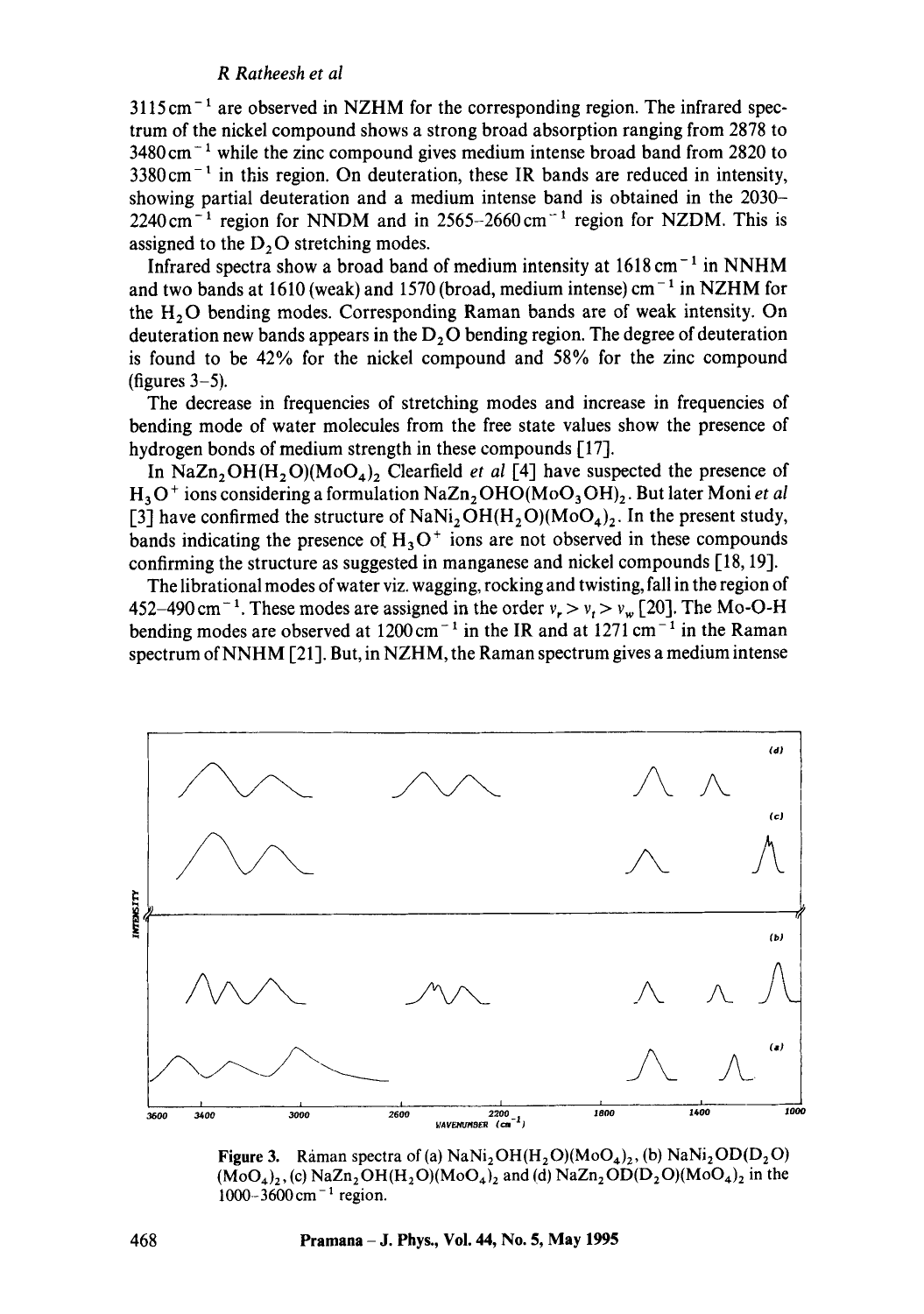*Vibrational analysis of NaM*<sub>2</sub> $OH(H_2O)(MoO<sub>4</sub>)<sub>2</sub>$ 



Figure 4. Infrared spectra of (a)  $NaNi_2OH(H_2O)(M_0O_4)_2$  and (b)  $NaNi_2$  $OD(D_2O)(MoO<sub>4</sub>)<sub>2</sub>$  in the 200–4000 cm<sup>-1</sup> region.



Figure 5. Infrared spectra of (a)  $NaZn_2OH(H_2O)(~\text{ioO}_4)_2$  and (b)  $NaZn_2$  $OD(D_2O)(MoO<sub>4</sub>)<sub>2</sub>$  in the 200-4000 cm<sup>-1</sup> region.

**Pramana - J. Phys., Vol. 44, No. 5, May 199. ~ 469**